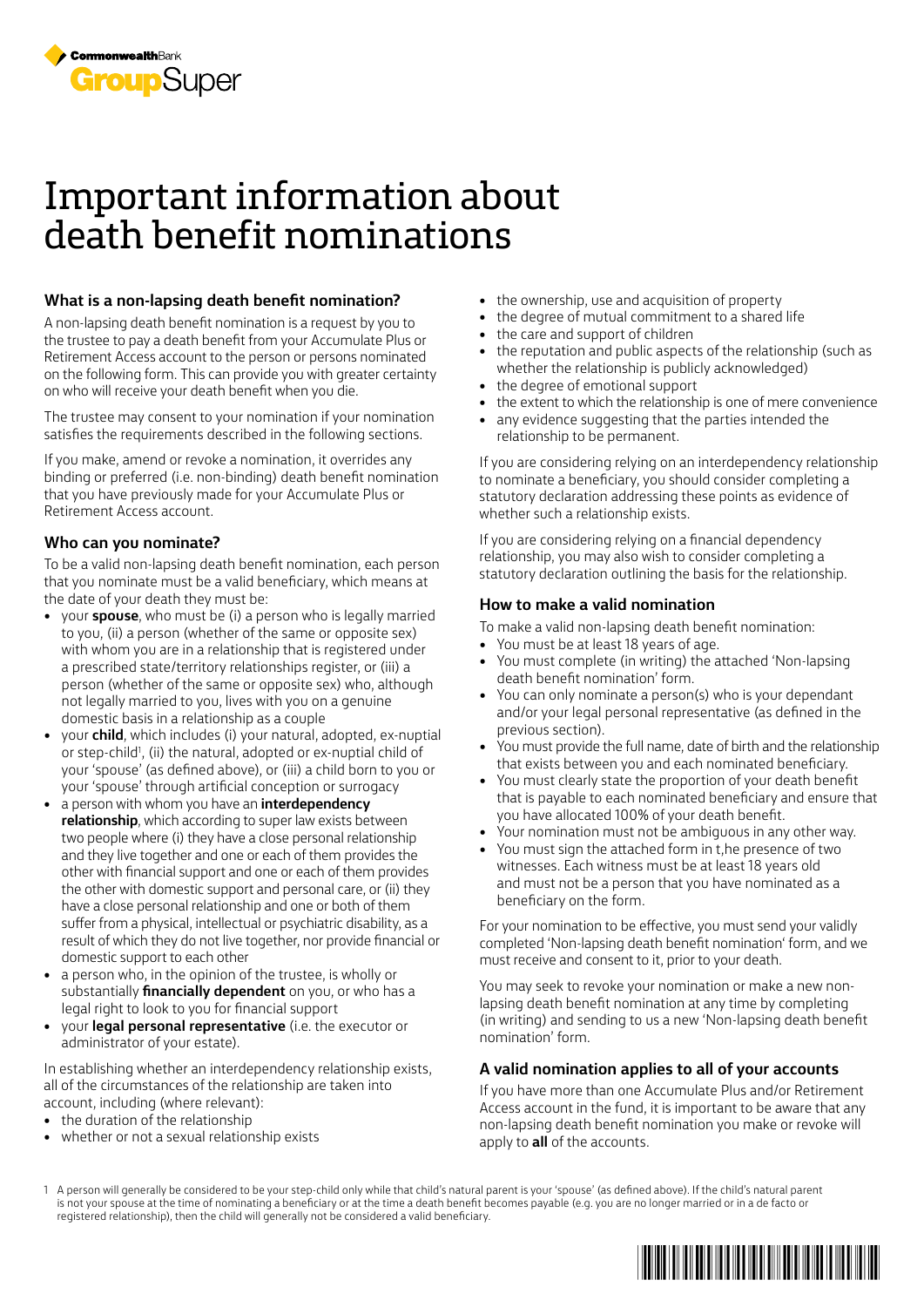If you have multiple accounts and a valid non-lapsing death nomination (or early type of beneficiary nomination) already applies to one or more of those accounts, by making a new valid nomination, you will also be revoking any existing nominations on other accounts. The new nomination will apply to all accounts. Similarly if you revoke a nomination, the nomination will be revoked on all accounts.

#### **A nomination is only effective on consent**

Before completing a non-lapsing death benefit nomination, it is important to be aware that if the trustee consents to your nomination and deems it as valid, the trustee must follow the nomination in the event of your death. A valid non-lapsing death benefit nomination remains binding on the trustee.

However, if you nominate a person who is not your legal personal representative or a dependant at the date of your death, then your nomination will not be valid to the extent that it relates to that person despite any consent granted by the trustee.

**It is important to review your nomination regularly** to ensure

it is still appropriate to your personal circumstances and reflects your wishes. You should review your nomination or consider making a new nomination if:

- you marry, separate or divorce
- you begin or cease a de facto relationship, including a samesex relationship
- you or your spouse has a child
- if someone you nominate has died
- if someone becomes or stops being financially dependent on you
- if someone enters into or stops being in an interdependency relationship with you.

#### **Payment of a death benefit**

A death benefit from an Accumulate Plus or Retirement Access account is paid as a lump sum.

At the time of your death, we will contact the people you have nominated in your non-lapsing death benefit nomination to ensure that they are still a dependant or your legal personal representative. We are also generally required to establish their identity before paying out your death benefit.

If you have nominated one or more of your valid **dependants**, a death benefit will be paid directly to them.

If a person you nominated is no longer a dependant at the date of your death, the trustee has discretion to pay the proportion of your death benefit that would have been otherwise payable to that person to any one or more of your dependants (whether you have nominated that person(s) as a beneficiary or not) and/or your legal personal representative.

If you have nominated your **legal personal representative**, a death benefit will be paid to your estate and distributed according to any instructions in your Will. If you do not have a valid Will at the time of your death, this is referred to as 'dying intestate' and legal rules will determine how your assets are distributed (rules are complex and vary between states and territories in Australia). This means that the distribution may be challenged if someone disputes your Will or the distribution of your estate.

Tax may be withheld from a death benefit paid to your dependants or when distributed from your estate. Lump sum

death benefits are taxed differently depending on whether it is paid to a dependant or non-dependant, as defined by tax laws (which may be different to the definition that applies under super laws). When considering the tax implications of a death benefit, you should consider the definition that applies under tax laws.

More information about tax on death benefits is available in the 'Reference Guide: How super is taxed', available from [oursuperfund.com.au/memberbooklets](http://oursuperfund.com.au/memberbooklets) or by calling us on 1800 023 928.

#### **If there is no valid non-lapsing death benefit nomination**

The trustee has the discretion to pay your death benefit to any one or more of your dependants and/or your legal personal representative (whether you have nominated that person(s) as a beneficiary or not) if, at the time of your death, one of the following applies:

- you have not completed, or we have not received and consented to, a valid non-lapsing death benefit nomination
- you have revoked your last non-lapsing death benefit nomination and you have not made a new non-lapsing death benefit nomination
- one or more of the people you have nominated on your nonlapsing death benefit nomination cannot be identified (in which case the proportion that would otherwise have been payable to that person is payable at the trustee's discretion)
- one or more of the people you have nominated on your nonlapsing death benefit nomination are not a valid dependant or legal personal representative (in which case the proportion that would otherwise have been payable to that person is payable at the trustee's discretion)
- the trustee determines that the whole of your non-lapsing death benefit nomination is otherwise invalid.

### **To nominate more than four beneficiaries**

If you wish to nominate more than four beneficiaries, you can attach their nomination details to this form.

The attachment must be headed 'Attachment to Non-lapsing death benefit nomination form' and must include:

- your full name and account number
- the full name of each nominated beneficiary
- the date of birth of each beneficiary
- the relationship of each beneficiary to you
- the percentage of the death benefit to be paid to each beneficiary.

The Attachment must be signed and dated by you. The same two witnesses who sign section 4 of the attached 'Non-lapsing death benefit nomination' form must also sign and date the Attachment and include on the Attachment the following declaration: "I declare that I am at least 18 years old and this nonlapsing death benefit nomination was signed and dated by the member in my presence".

**The content of this 'important information' and the attached form is general information only and does not take into account your personal circumstances. You may wish to seek professional advice for more information on non-lapsing death benefit nominations and your personal estate planning needs.**

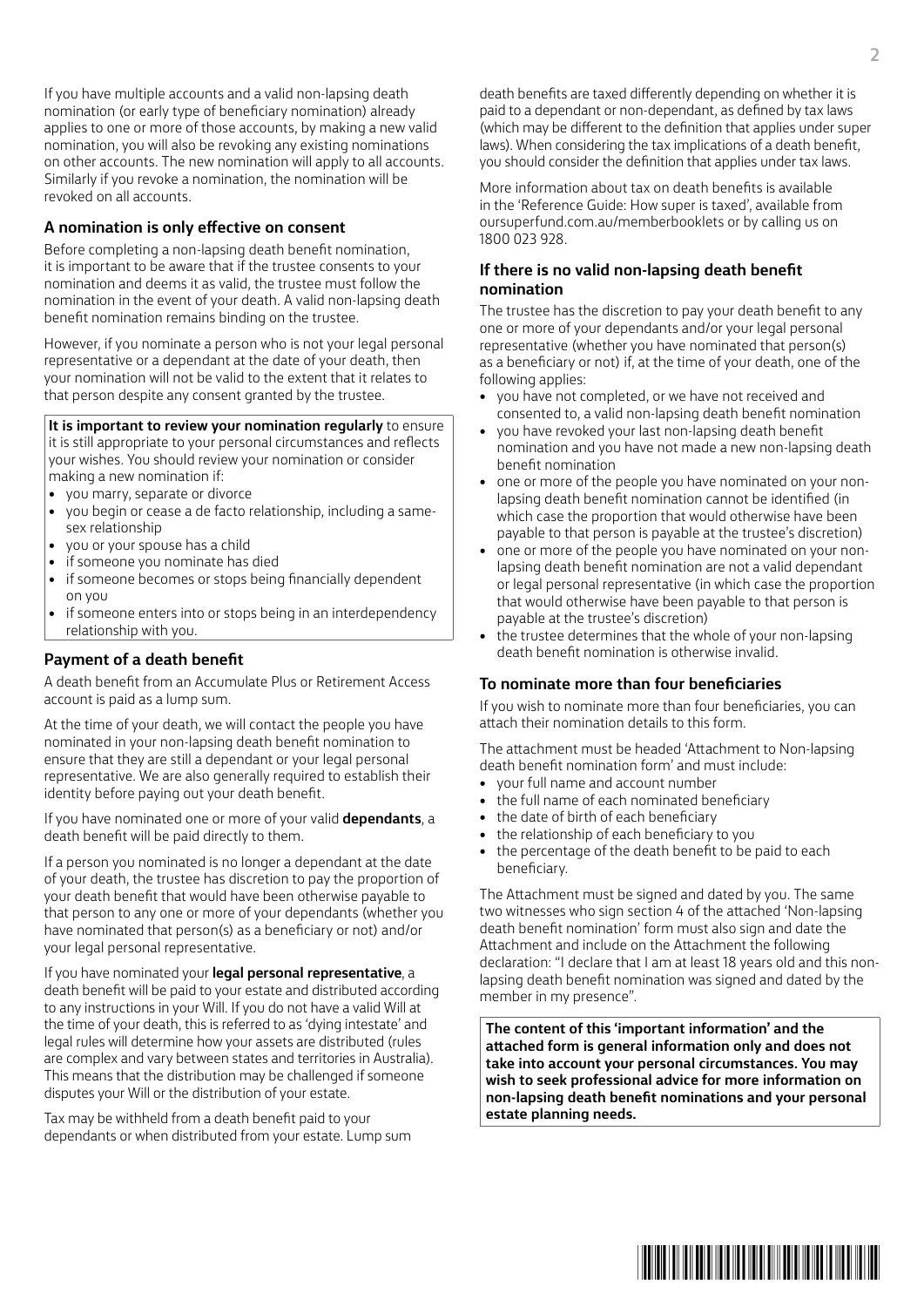

# Non-lapsing death benefit nomination

Please phone us on **1800 023 928** with any questions or visit our website **[oursuperfund.com.au](http://oursuperfund.com.au)** for more information.

| 1. MEMBER DETAILS                                                                                                                                                                                                                                                                                                                                                                                                                                                                                                                                                                                                                                                                                                                                           |                             |                                                                                                                                                                                                        |                                                                                                                      |  |  |  |  |  |  |  |  |
|-------------------------------------------------------------------------------------------------------------------------------------------------------------------------------------------------------------------------------------------------------------------------------------------------------------------------------------------------------------------------------------------------------------------------------------------------------------------------------------------------------------------------------------------------------------------------------------------------------------------------------------------------------------------------------------------------------------------------------------------------------------|-----------------------------|--------------------------------------------------------------------------------------------------------------------------------------------------------------------------------------------------------|----------------------------------------------------------------------------------------------------------------------|--|--|--|--|--|--|--|--|
| Account number                                                                                                                                                                                                                                                                                                                                                                                                                                                                                                                                                                                                                                                                                                                                              |                             | If you have more than one Accumulate Plus and/or Retirement Access account, the latest nomination*<br>you make or revoke will apply to <b>all</b> accounts—refer to page 1 of 'Important information'. |                                                                                                                      |  |  |  |  |  |  |  |  |
| dd / mm / yyyy<br>∣∟∣ Mr<br>$\Box$ Mrs<br>$\Box$ Miss<br>$\Box$ Ms<br>Date of birth<br>Other<br>Title                                                                                                                                                                                                                                                                                                                                                                                                                                                                                                                                                                                                                                                       |                             |                                                                                                                                                                                                        |                                                                                                                      |  |  |  |  |  |  |  |  |
| Full given name(s)                                                                                                                                                                                                                                                                                                                                                                                                                                                                                                                                                                                                                                                                                                                                          | Surname                     |                                                                                                                                                                                                        |                                                                                                                      |  |  |  |  |  |  |  |  |
|                                                                                                                                                                                                                                                                                                                                                                                                                                                                                                                                                                                                                                                                                                                                                             |                             |                                                                                                                                                                                                        |                                                                                                                      |  |  |  |  |  |  |  |  |
| Postal address                                                                                                                                                                                                                                                                                                                                                                                                                                                                                                                                                                                                                                                                                                                                              |                             |                                                                                                                                                                                                        |                                                                                                                      |  |  |  |  |  |  |  |  |
| PO<br>Unit<br>Street<br>Box<br>number<br>number                                                                                                                                                                                                                                                                                                                                                                                                                                                                                                                                                                                                                                                                                                             | Street<br>name              |                                                                                                                                                                                                        |                                                                                                                      |  |  |  |  |  |  |  |  |
| Suburb                                                                                                                                                                                                                                                                                                                                                                                                                                                                                                                                                                                                                                                                                                                                                      |                             | State                                                                                                                                                                                                  | Post<br>code                                                                                                         |  |  |  |  |  |  |  |  |
| Daytime phone number<br>Email                                                                                                                                                                                                                                                                                                                                                                                                                                                                                                                                                                                                                                                                                                                               |                             |                                                                                                                                                                                                        |                                                                                                                      |  |  |  |  |  |  |  |  |
|                                                                                                                                                                                                                                                                                                                                                                                                                                                                                                                                                                                                                                                                                                                                                             |                             |                                                                                                                                                                                                        |                                                                                                                      |  |  |  |  |  |  |  |  |
| By providing your mobile, you consent to its use for security validations, e.g. to transact online. By providing your email, you consent to receiving<br>communications such as newsletters, significant event notices and other important information to this email, although from time to time we<br>may still need to send you information by post. Note: If no mobile, you must give a daytime contact number.<br><b>2. NOMINATION DETAILS</b><br>Please provide the details of nominated beneficiaries in the table below and ensure you complete all fields for each nominated beneficiary. For<br>details on who you can nominate, or instructions if you wish to nominate more than 4 beneficiaries, refer to 'Important information' on pages 1-2. |                             |                                                                                                                                                                                                        |                                                                                                                      |  |  |  |  |  |  |  |  |
| <b>Full name of beneficiary</b>                                                                                                                                                                                                                                                                                                                                                                                                                                                                                                                                                                                                                                                                                                                             | Beneficiary's date of birth | Relationship to you (one only)                                                                                                                                                                         | % of death benefit                                                                                                   |  |  |  |  |  |  |  |  |
| 1.                                                                                                                                                                                                                                                                                                                                                                                                                                                                                                                                                                                                                                                                                                                                                          | dd / mm / yyyy              | Spouse<br>Child<br>Financial dependant<br>Interdependency relationship                                                                                                                                 | %                                                                                                                    |  |  |  |  |  |  |  |  |
| 2.                                                                                                                                                                                                                                                                                                                                                                                                                                                                                                                                                                                                                                                                                                                                                          | dd / mm / yyyy              | Spouse<br>Child<br>Financial dependant<br>Interdependency relationship                                                                                                                                 | $\frac{0}{0}$                                                                                                        |  |  |  |  |  |  |  |  |
| 3.                                                                                                                                                                                                                                                                                                                                                                                                                                                                                                                                                                                                                                                                                                                                                          | dd / mm / yyyy              | Spouse<br>Child<br>Financial dependant<br>Interdependency relationship                                                                                                                                 | $\frac{6}{6}$                                                                                                        |  |  |  |  |  |  |  |  |
| 4.                                                                                                                                                                                                                                                                                                                                                                                                                                                                                                                                                                                                                                                                                                                                                          | dd / mm / yyyy              | Spouse<br>Child<br>Financial dependant<br>Interdependency relationship                                                                                                                                 | %                                                                                                                    |  |  |  |  |  |  |  |  |
| My legal personal representative (my estate)                                                                                                                                                                                                                                                                                                                                                                                                                                                                                                                                                                                                                                                                                                                | n/a                         | n/a                                                                                                                                                                                                    | %                                                                                                                    |  |  |  |  |  |  |  |  |
| The TOTAL of your beneficiary nominations above, including your legal personal representative (if<br>any) and any nominations attached to this form, must equal 100%                                                                                                                                                                                                                                                                                                                                                                                                                                                                                                                                                                                        |                             |                                                                                                                                                                                                        | $1 0 0 0 \%$                                                                                                         |  |  |  |  |  |  |  |  |
| 3. REMOVE (REVOKE) EXISTING NOMINATION                                                                                                                                                                                                                                                                                                                                                                                                                                                                                                                                                                                                                                                                                                                      |                             |                                                                                                                                                                                                        |                                                                                                                      |  |  |  |  |  |  |  |  |
| You should tick the box in this Section 3 only to remove or revoke an existing beneficiary nomination where you are NOT updating or<br>replacing it. If you have updated or changed your nominated beneficiaries in Section 2 above, you do not need to also complete this section.                                                                                                                                                                                                                                                                                                                                                                                                                                                                         |                             |                                                                                                                                                                                                        |                                                                                                                      |  |  |  |  |  |  |  |  |
| REMOVE my existing beneficiary nomination (and I am not updating or replacing it)                                                                                                                                                                                                                                                                                                                                                                                                                                                                                                                                                                                                                                                                           |                             |                                                                                                                                                                                                        | <u> III. Alan III. Alan III. Alan III. Alan III. Alan III. Alan III. Alan III. Alan III. Alan III. Alan III. Ala</u> |  |  |  |  |  |  |  |  |